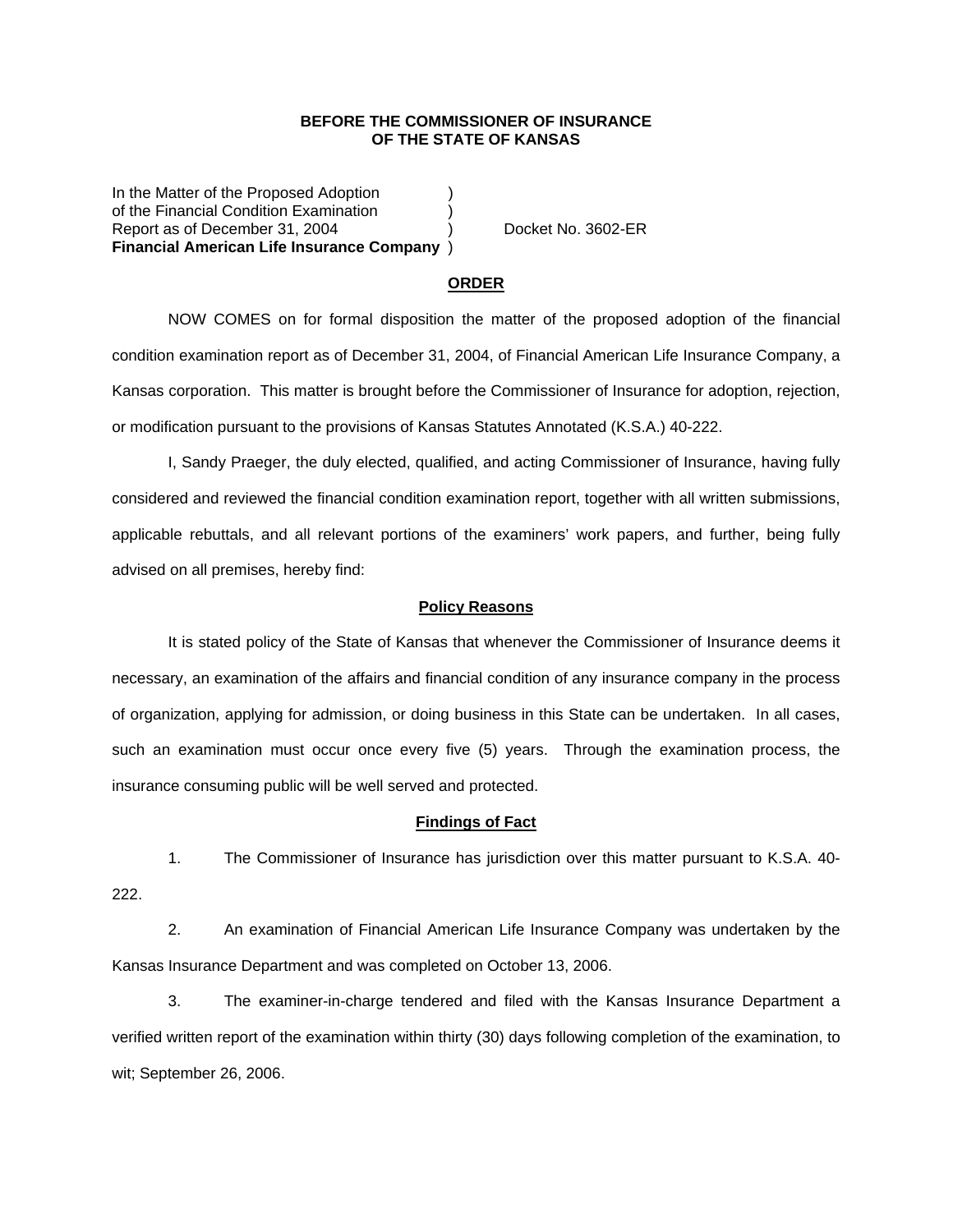4. Following receipt of the verified report, the Kansas Insurance Department transmitted the report to Financial American Life Insurance Company on October 13, 2006, with a duly executed notice advising the company of its opportunity to prepare and submit to the Kansas Insurance Department a written submission or rebuttal with respect to any and all matters contained in the report. Financial American Life Insurance Company was further advised that any written submission or rebuttal needed to be filed with the Kansas Insurance Department no later than thirty (30) days after receipt of the verified report.

 5. Financial American Life Insurance Company filed a written rebuttal of the verified report on November 8, 2006.

 6. Following receipt of the company rebuttal, the Kansas Insurance Department made certain revisions to the report and transmitted a report containing such revisions to Financial American Life Insurance Company on November 27, 2006, with a duly executed notice advising the company of its opportunity to prepare and submit to the Kansas Insurance Department a written submission or rebuttal with respect to any and all matters contained in the report. Financial American Life Insurance Company was further advised that any written submission or rebuttal needed to be filed with the Kansas Insurance Department no later than ten (10) days after receipt of the verified report.

 7. Financial American Life Insurance Company filed a written acceptance of the verified report on December 6, 2006.

8. Based upon the written submission tendered by Financial American Life Insurance Company, the company took no exceptions to matters contained in the verified report.

 9. Within thirty (30) days of the end of the time period allowed for written submission or rebuttal, the Commissioner of Insurance fully reviewed the report, together with all written submissions and rebuttals provided by Financial American Life Insurance Company. The Commissioner of Insurance further reviewed all relevant workpapers.

 10. No other written submissions or rebuttals were submitted by Financial American Life Insurance Company.

## **Conclusion of Law**

11. K.S.A. 40-222(k)(2) provides: